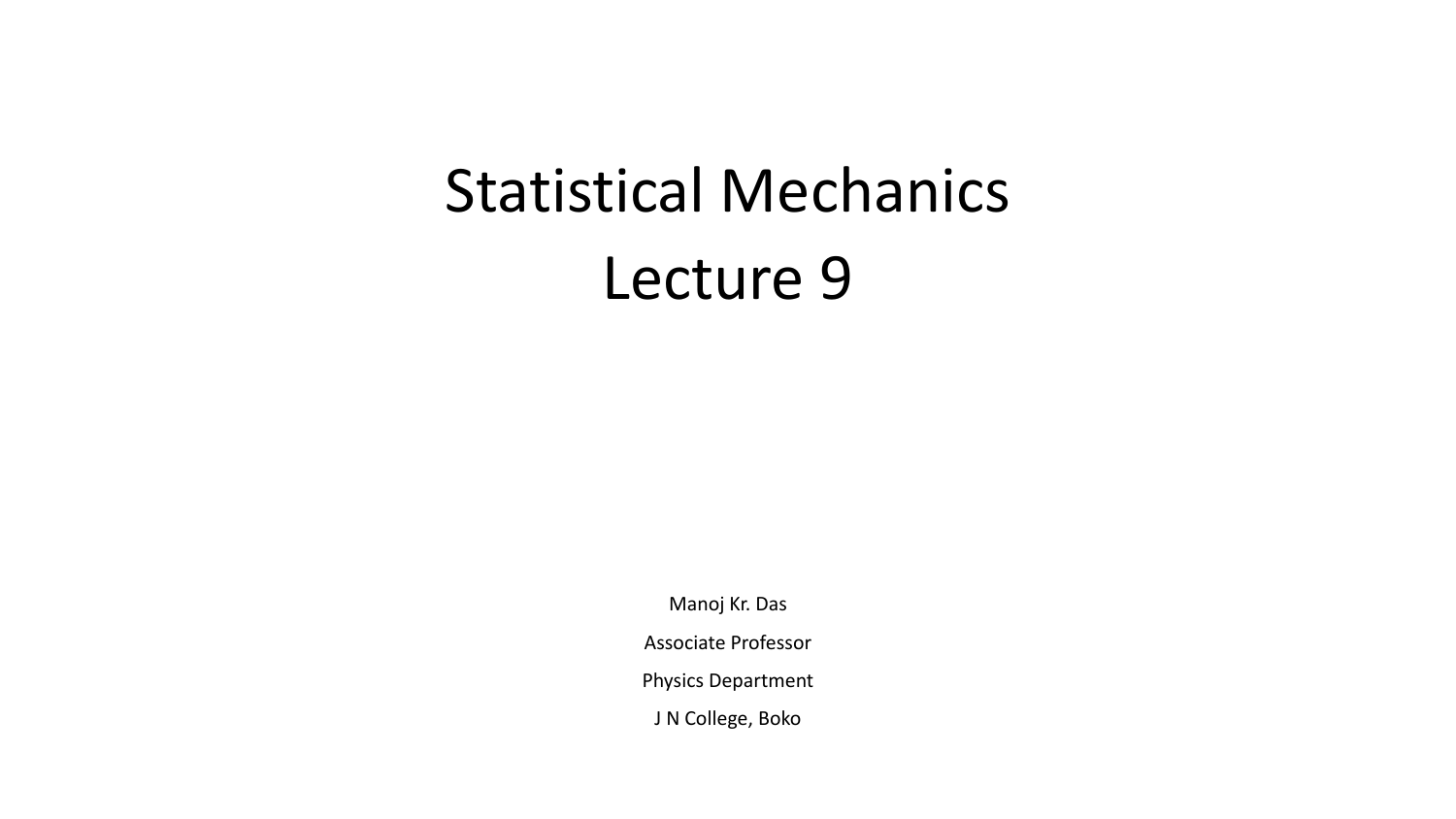## **Fermi-Dirac Statistics:**

Fermi-Dirac statistics is a type of quantum statistics that applies to a system consisting of many identical particles that obey the Pauli's Exclusion Principle. It is applies to identical and indistinguishable particles with half integer spin. For the case of negligible interaction between the particles, the system can be described in case of single particle energy state. As a result the Fermi-Dirac distribution of particles over these states where no two particles can occupy the same states, which have a considerable effect on the system. The particles known as fermions which have spin  $\frac{1}{2}$ .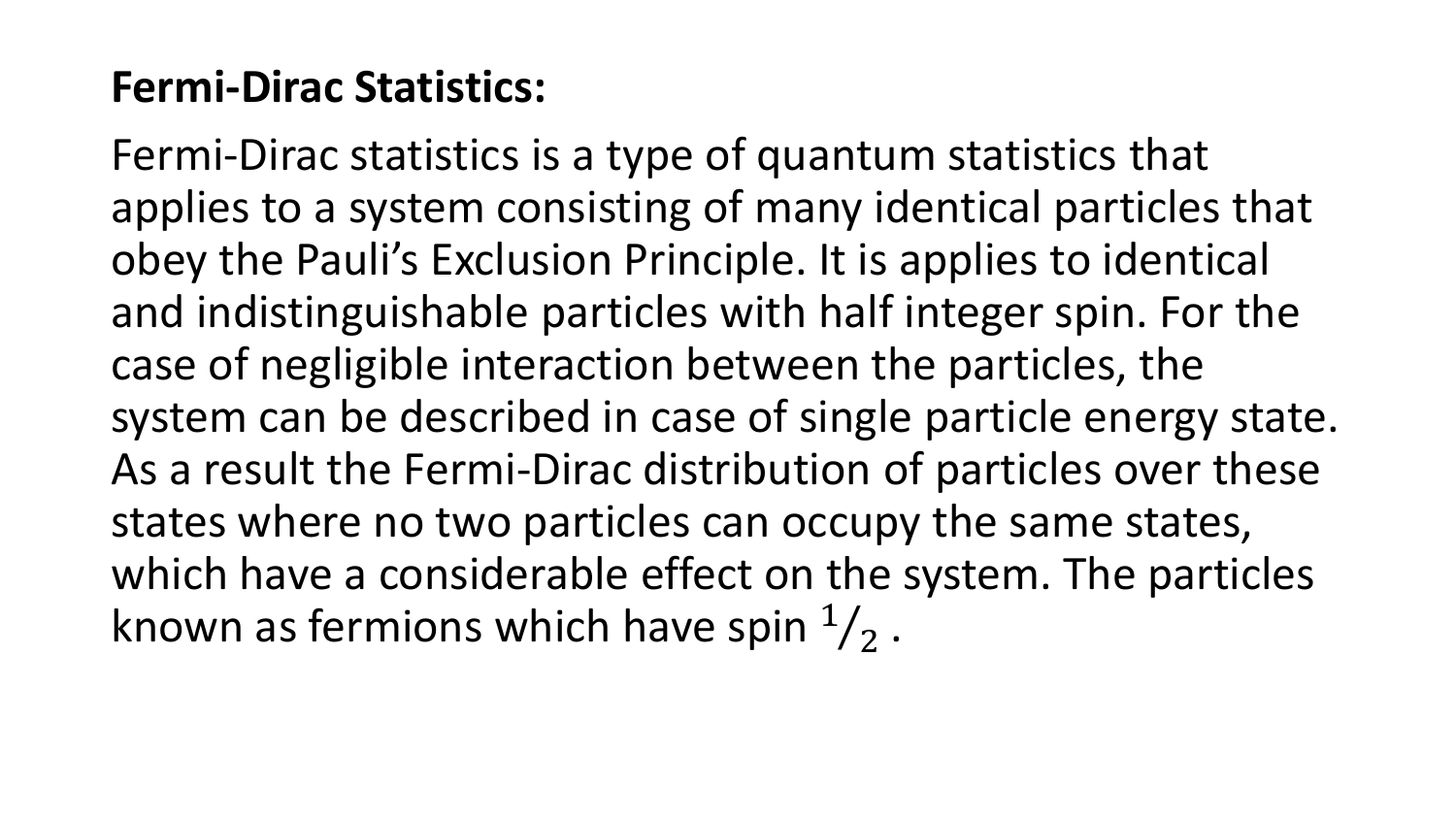Let  $N_1$ ,  $N_2$ ,  $N_3$ , ... ...  $N_n$  are a system of N indistinguiable particles with energy  $E_1, E_2, E_3, \dots$ .  $E_n$  and  $g_i$  is the multiplicity or degeneracy of energy level. The number of ways in which  $N_i$  particles are arranged in  $q_i$  quntum state is given by

$$
\frac{g_i}{N_i c} = \frac{g_i!}{N_i! (g_i - N_i)!} \rightarrow (i)
$$

This equation results that the particles are indistinguable and each quantum state can accommodate only one particle in accordance with Pauli's Exclusion Principle.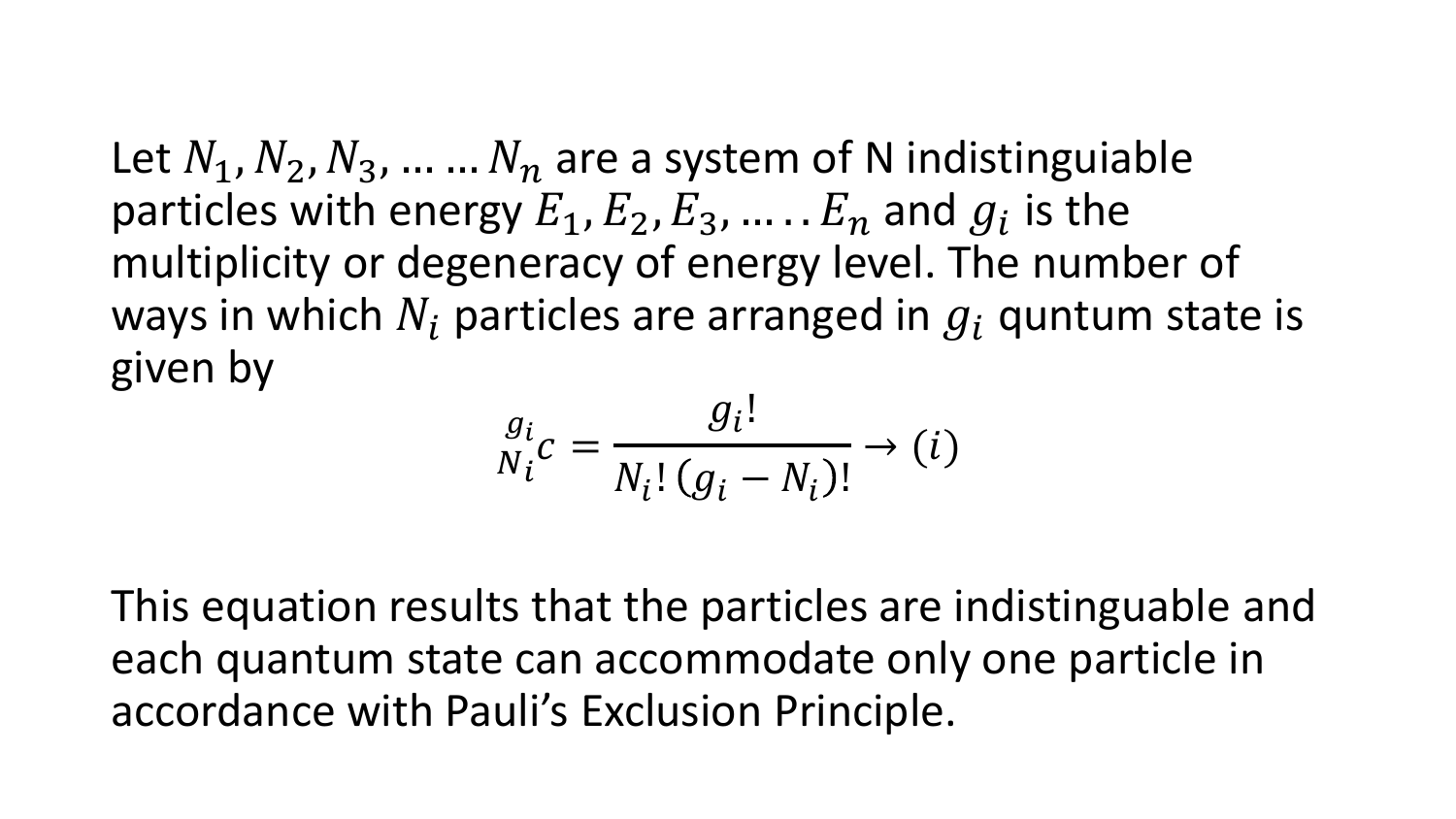The total number of ways W of distributing  $N_1, N_2, ..., N_n$ particles in N energy level in the product of equation  $(i)$ over all level.  $\sim$ 

$$
N = \prod_{i=1}^{n} \frac{g_i!}{N_i! (g_i - N_i)!} \to (ii)
$$

Where  $\Pi \rightarrow Product, g_i \gg 1, N_i \gg i, (g_i - N_i) \gg 1$ Applying Sterling Theorem we get

$$
ln W = \sum_{i=1}^{n} [g_i(lng_i - 1) - N_i(lnN_i - 1) - (g_i - N_i)\{ln(g_i - N_i) - 1\}]
$$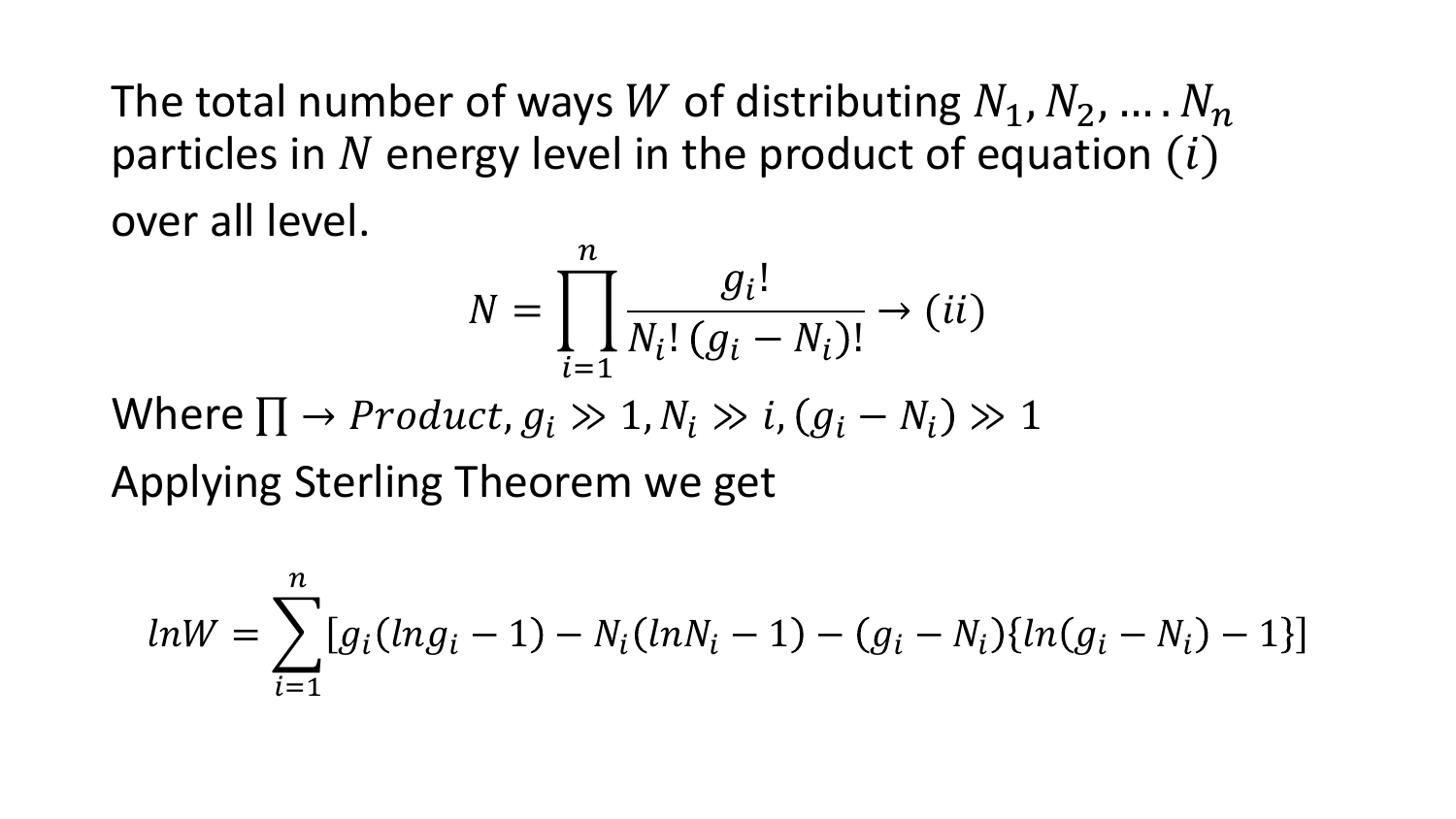$$
ln W = \sum_{i=1}^{n} [g_i ln g_i - N_i ln N_i - (g_i - N_i) ln (g_i - N_i)] \to (iii)
$$

Since the system is in equilibrium to find most probable distribution W or  $lnW$  must be maximised subject to restrictions that the total number of particle  $N$  and total energy must be constant i.e.

$$
N = \sum_{i=1}^{n} N_i = \text{Constant} \rightarrow (iv)
$$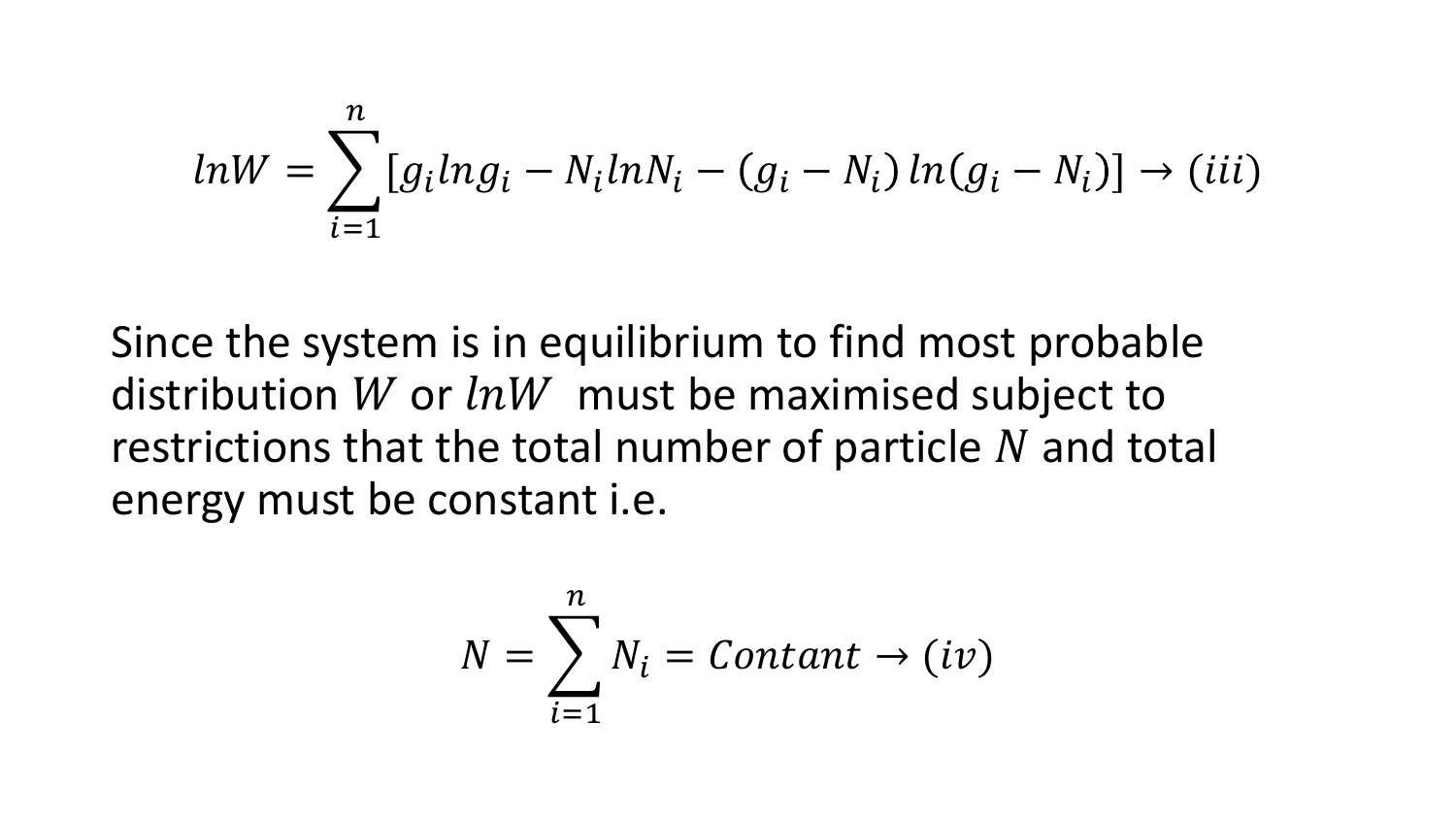$$
U = \sum_{i=1}^{n} N_i E_i = Constant \rightarrow (v)
$$

Applying Lagrange's method from equation  $(iii)$ ,  $(iv)$  and  $(v)$ we get

$$
\sum_{i=0}^{i} [ln(g_i - N_i) - lnN_i + \alpha + \beta E_i] \delta N_i = 0
$$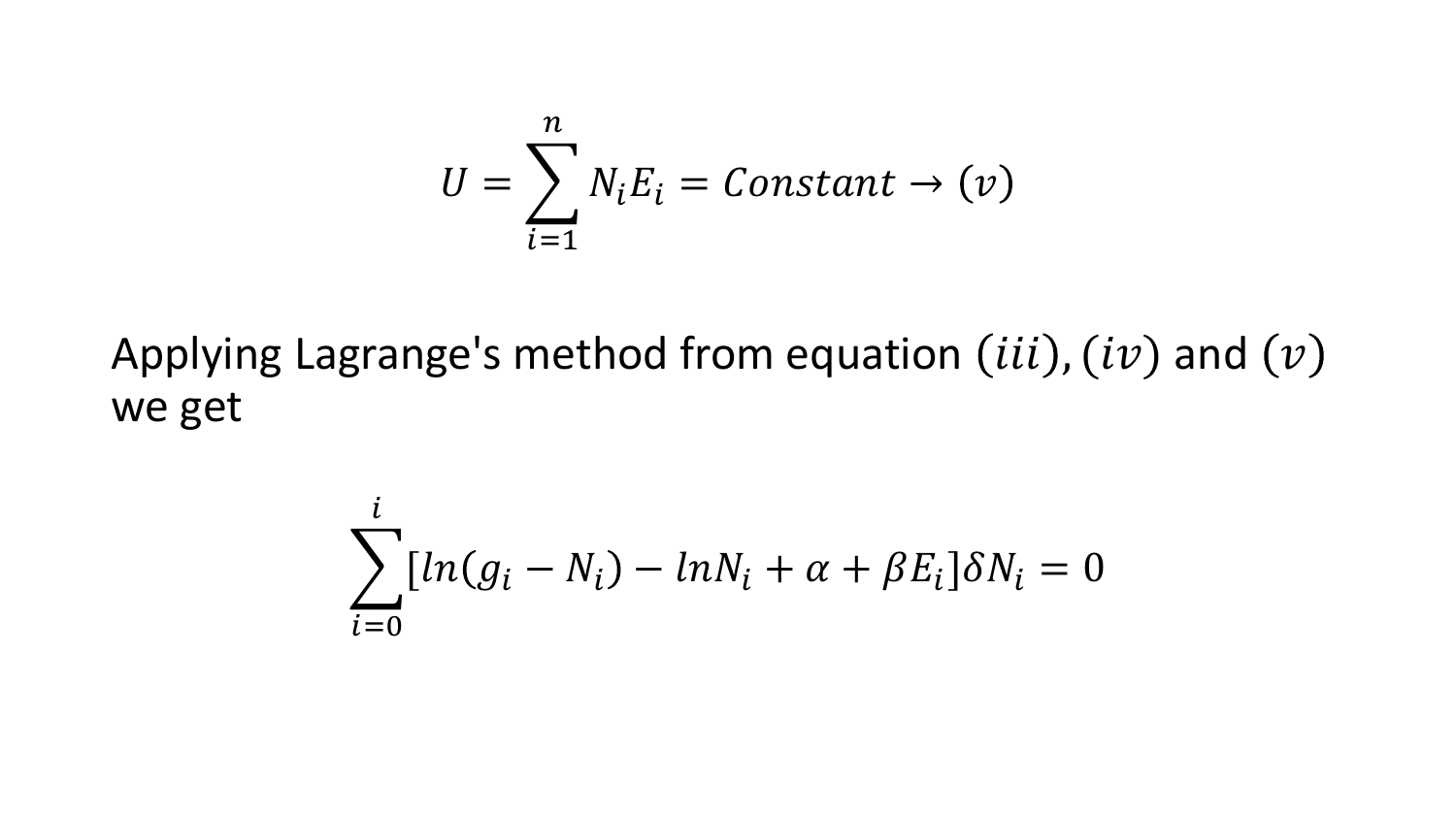$$
\Rightarrow ln(g_i - N_i) - lnN_i + \alpha + \beta E_i = 0 \rightarrow (vi)
$$

As  $\alpha$  and  $\beta$  are arbitrarily constant, this equation gives

$$
f(E_i) = \frac{N_i}{g_i} = \frac{1}{1 + e^{-\alpha - \beta E_i}} \rightarrow (vii)
$$

Which is the Fermi-Dirac Distribution Function. Here  $\alpha = E_F$  $K_{\beta}T$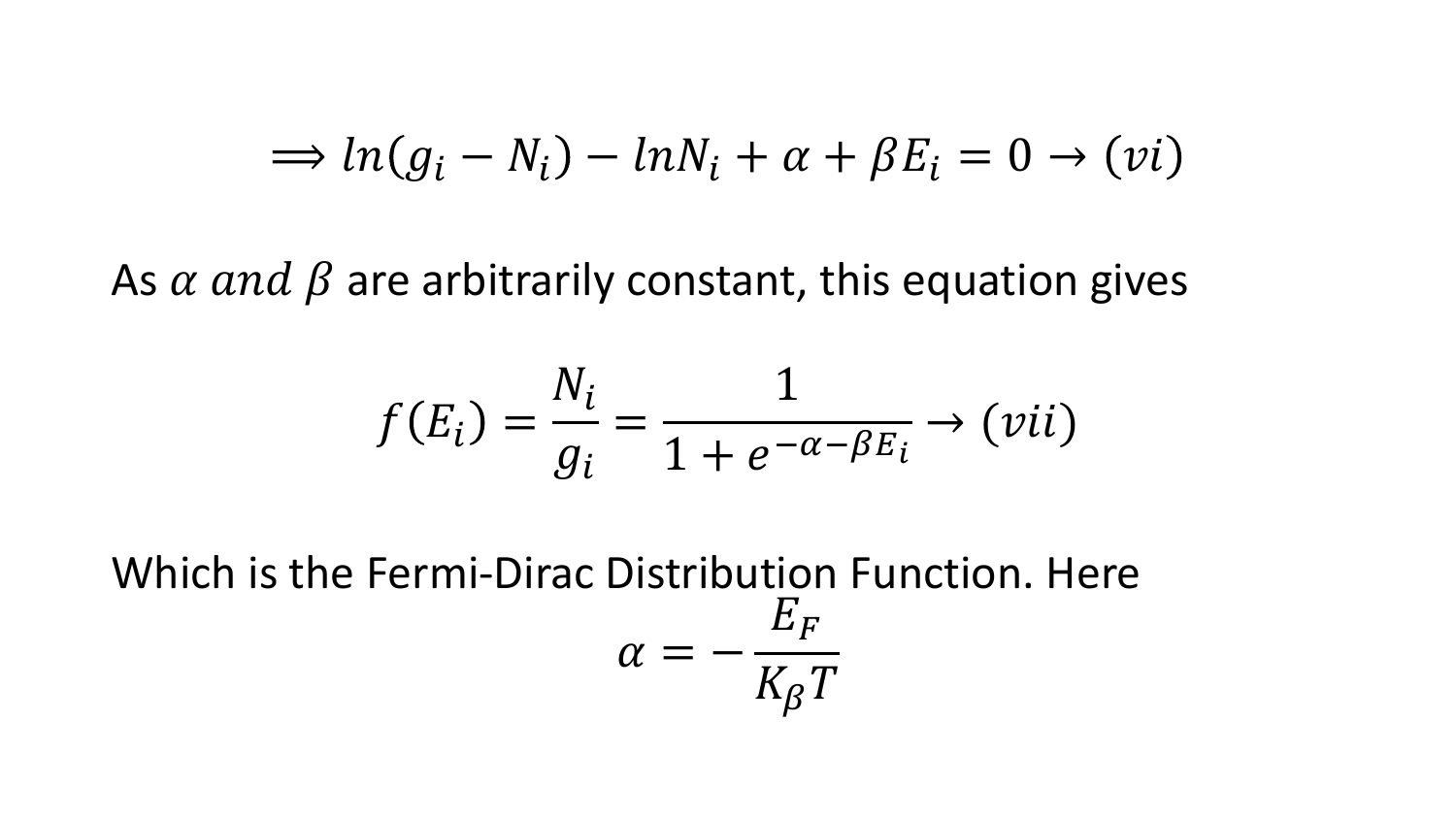$$
\beta = -\frac{1}{K_B T}
$$

Here  $K_R \rightarrow Boltzmann$  Constant and  $T \rightarrow Absolute$  Temparature Therefore Fermi-Dirac Distribution Function takes the form as

$$
f(E_i) = \frac{1}{1 + e^{(E_i - E_g)/K_{\beta}T}} \rightarrow (viii)
$$

Since only one particle may occupy a quantum state,  $f(E_i)$  for Fermi-Dirac statistics is the probability that a quantum state of energy  $E_i$  is occupied.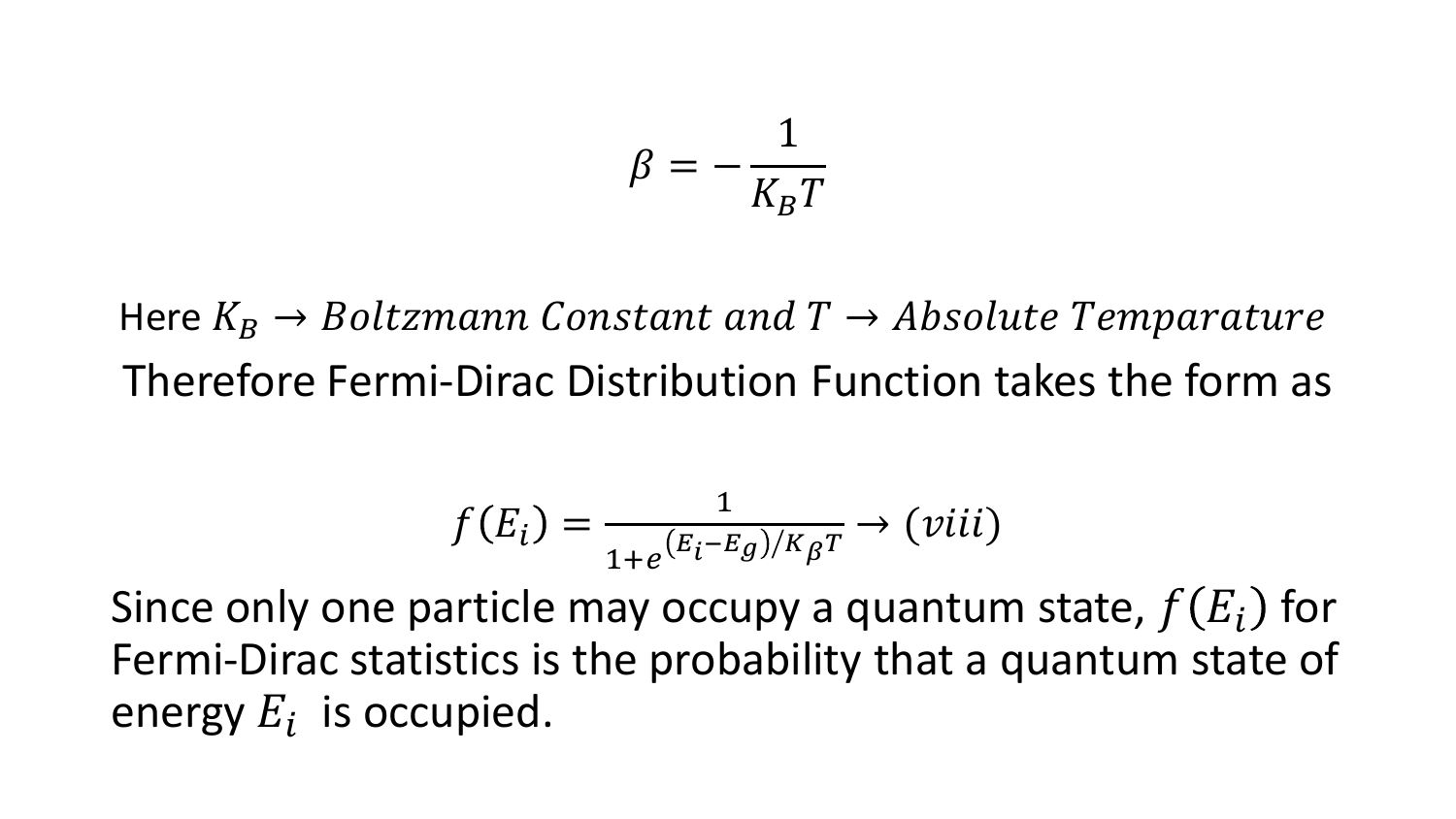$$
T=0, f(E_i)=1 \text{ for } E_i>E_F
$$

And

$$
f(E_i) = 0 \text{ for } E_i < E_F
$$

Thus at absolute zero of temperature,  $f(E_i)$  is a step function. The probability of occupation of all states with energy less than  $E_F$  is zero. Thus at absolute zero of temperature, the Fermi level represent the highest occupied energy state.

At  $T > 0$ ,  $f(E_i)$  is close to unity for  $E_i \ll E_F$  and approaches zero for  $E_i \gg E_F$  . For variation of  $f(E_i)$  for two different representation  $T_1$  and  $T_2$ , if temperature is not very large  $f(E_i)$  varies rapidly from about unity to almost zero over an energy range of few times of  $K_{\beta}T$  around  $E_F$ .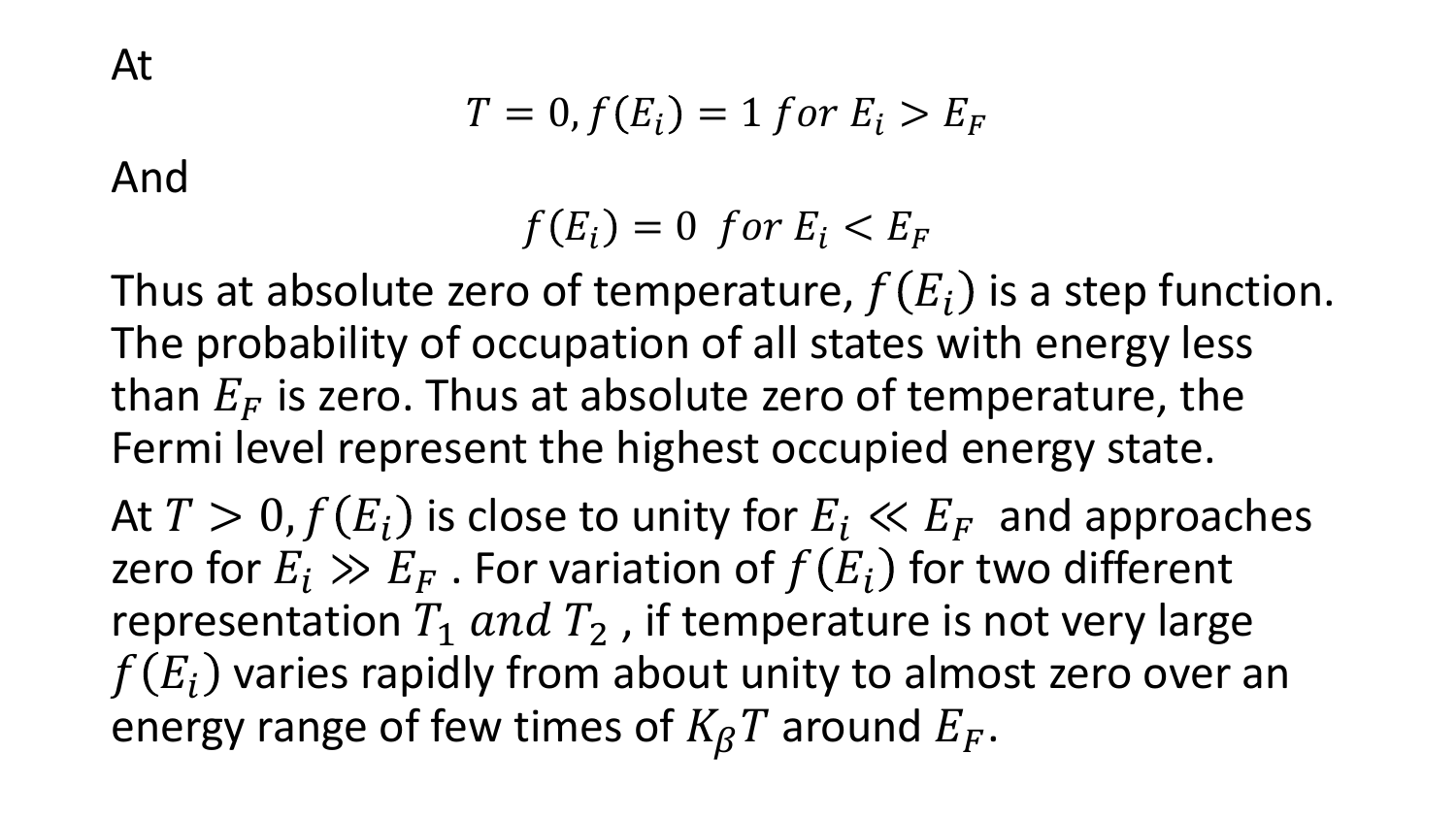At a nonzero temperature equation  $(viii)$  shows that  $f(E_i) =$ 1 2 at  $E_F = E_i$ . Thus Fermi level is that energy level for which the probability of occupation at  $T > 0$  is  $\frac{1}{2}$ 2 .

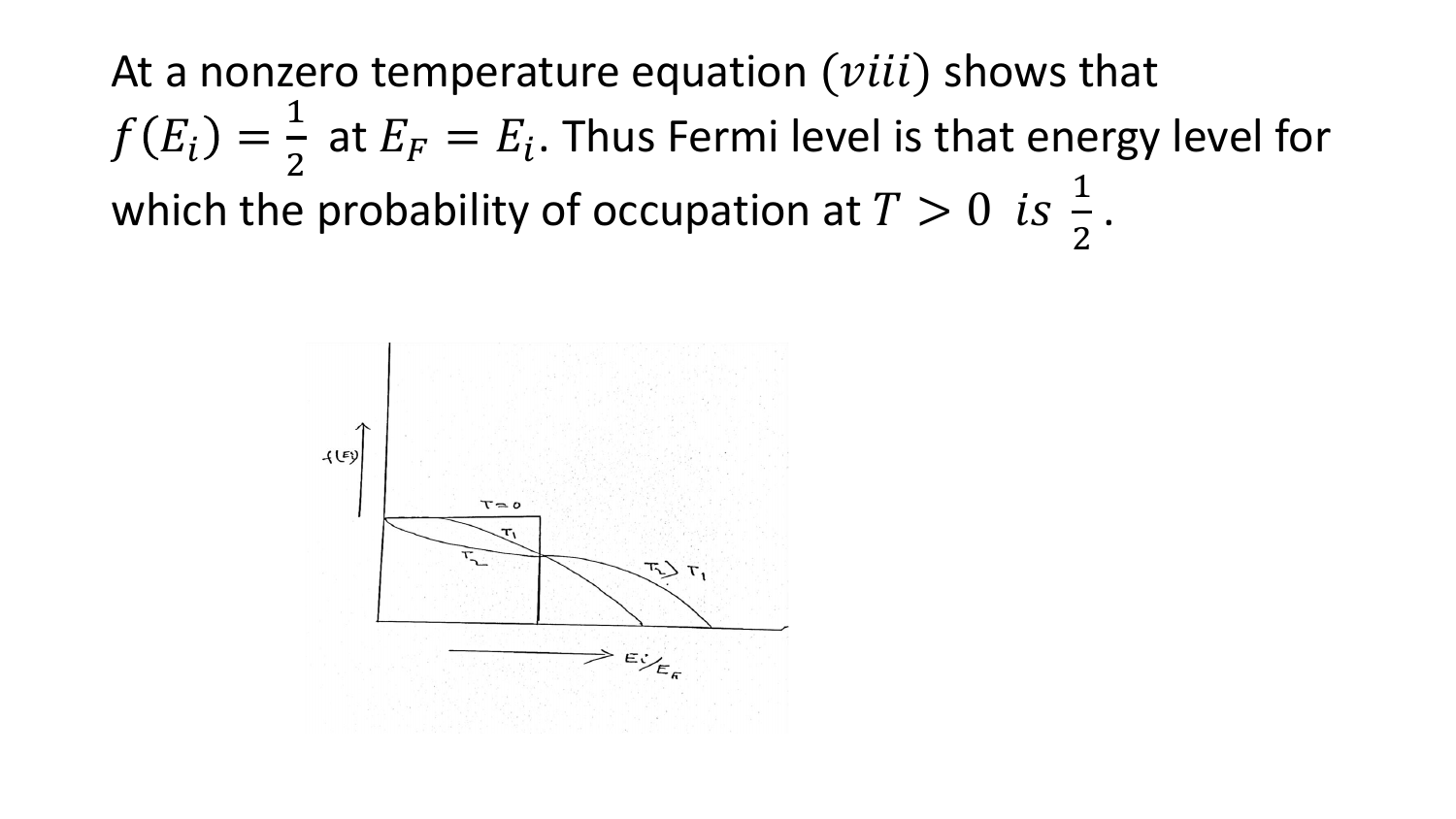At low temperature when  $f(E_i)$  is the nearly a step function the distribution function is said to be strongly degenerated. At every high temperature when step like character is lost it is said to be nearly nongenerated.

#### **Another Method:**

In this case of Fermi-Dirac statistics the Partition Function is

$$
Z = \left[1 + e^{\beta(\mu - \epsilon_1)}\right]\left[1 + e^{\beta(\mu - \epsilon_2)}\right] \dots \dots \to (i)
$$

Therefore

$$
ln Z = \sum_{s} ln [1 + e^{\beta(\mu - \epsilon_{s})}]
$$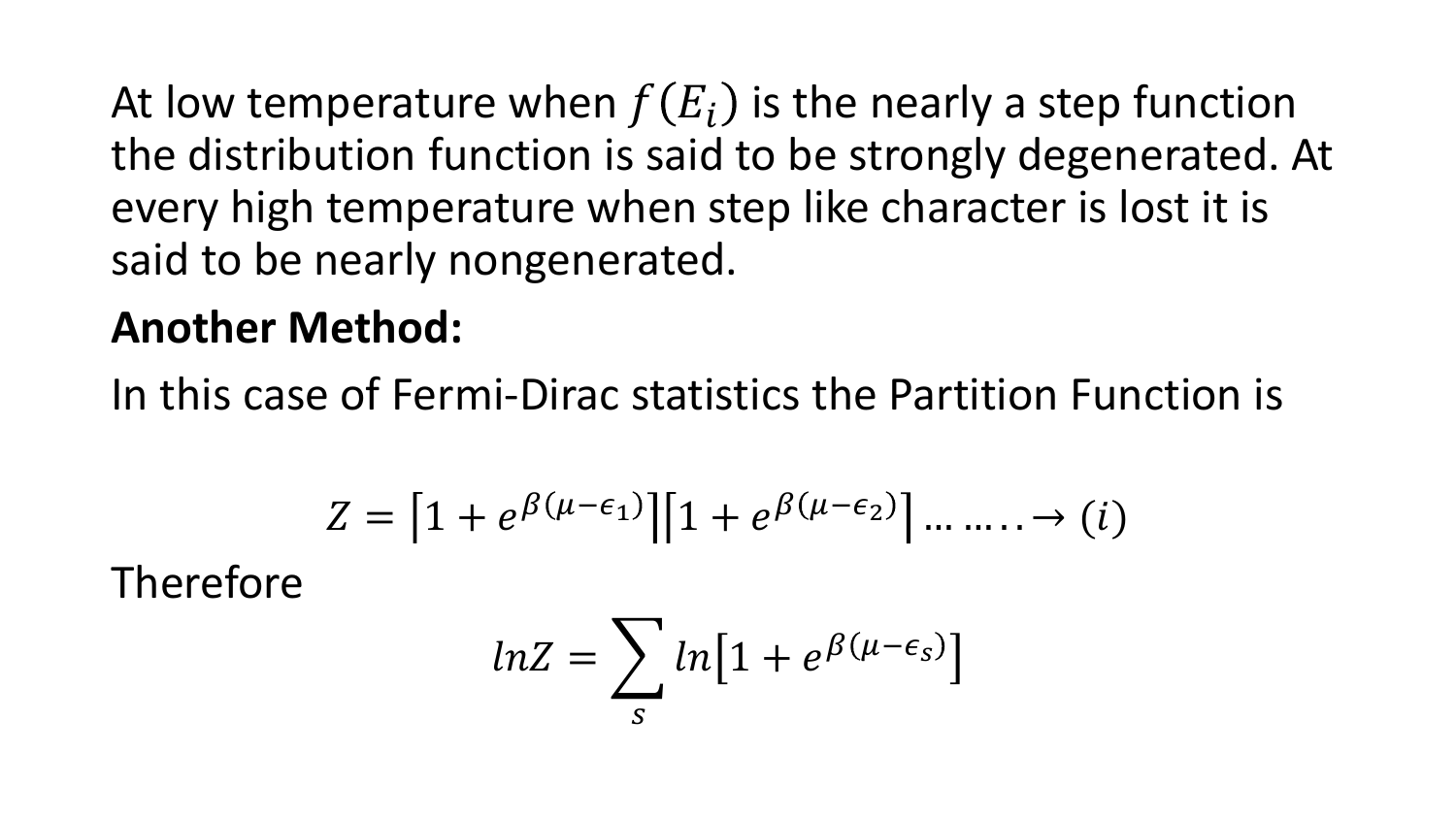## Hence

$$
N = \frac{1}{\beta} \frac{\partial \ln Z}{\partial \mu}
$$

$$
N = \sum_{s} \frac{e^{\beta(\mu - \epsilon_s)}}{1 + e^{\beta(N - \epsilon_s)}}
$$

$$
N=\sum\langle n_{s}\rangle\rightarrow(ii)
$$

Therefore

$$
\langle n_{s}\rangle =\frac{1}{e^{\beta(\epsilon_{s}-\mu_{s})}}
$$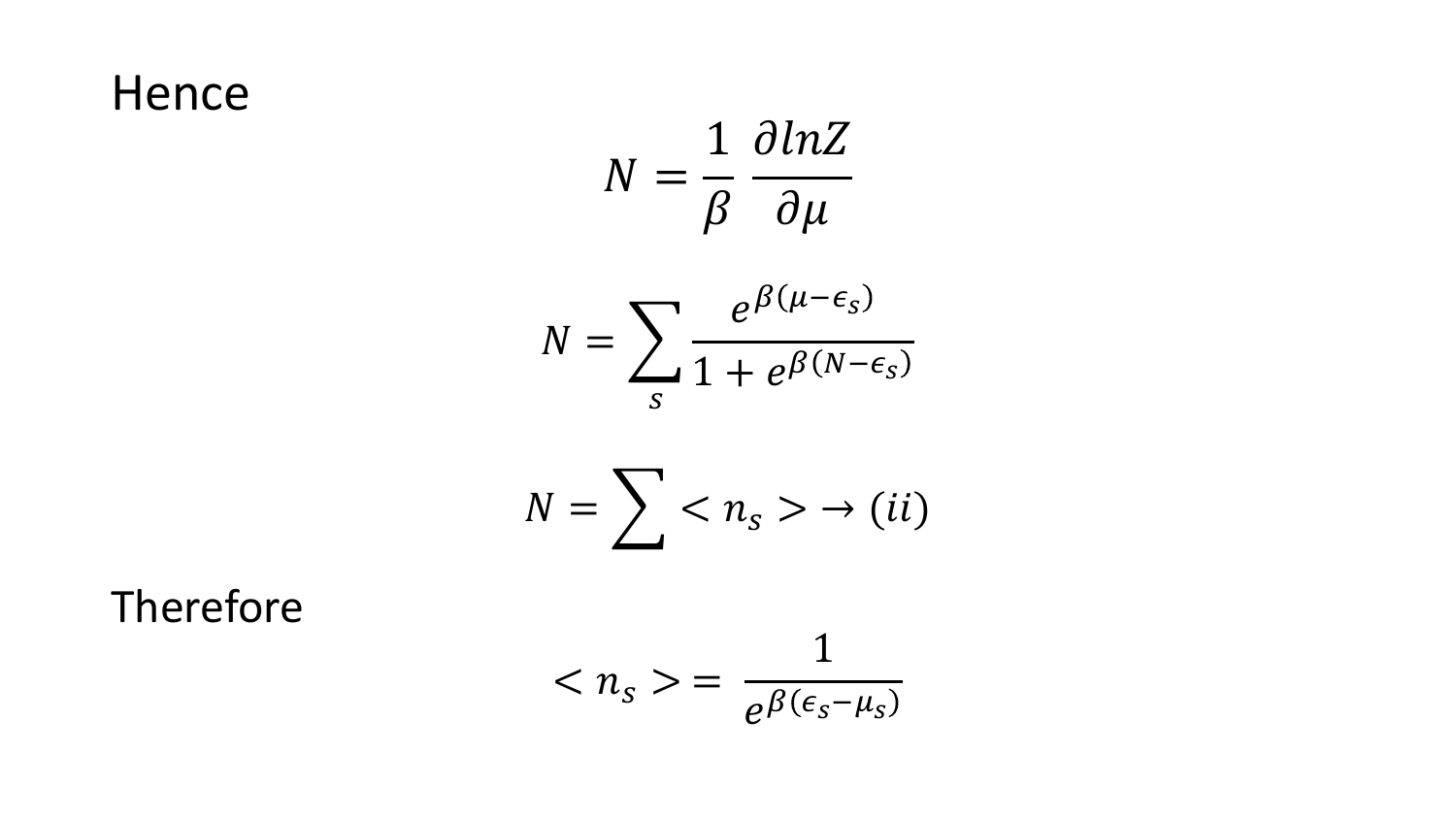This shows that if  $\epsilon_{s}$  is very large as  $n_{s}\rightarrow 0$  . On the other hand if  $\epsilon_{s}$  is small, since denominator is always greater than one we have

 $\langle n_{s} \rangle \leq 1$ 

The behaviour of the gas obeying Fermi-Dirac statistics is different from that obeying Bose-Einstein statistics. This difference becomes particularly striking as tends to zero when the gas is in state of lowest energy. In the case of Bose-Enstein statistics since there is no restriction on the number of particles to be placed in any single particle state even though the gas has lowest energy, one is forced to populate the successive states of higher energy with one particle in each.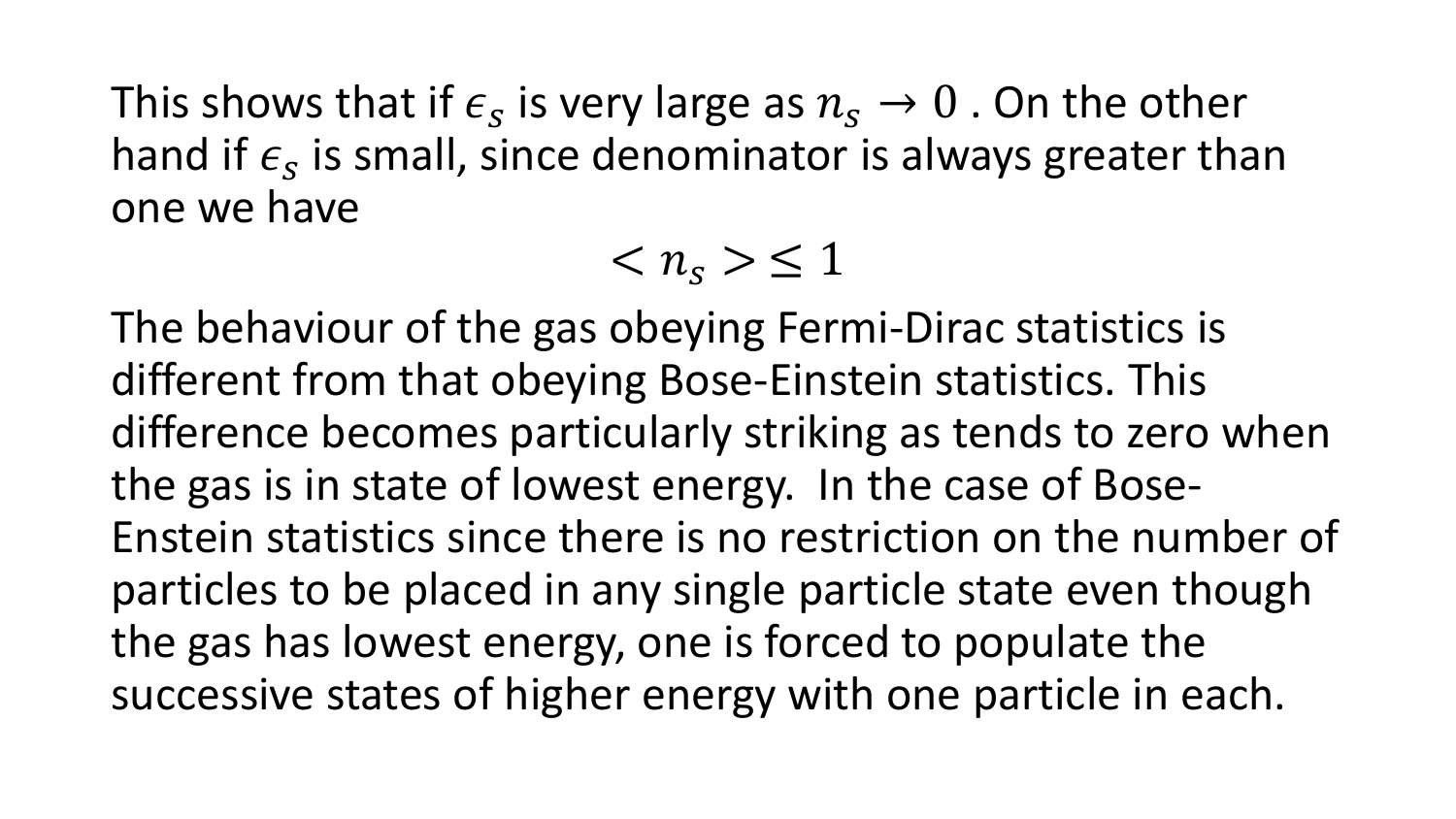This lowest energy of a gas obeying Fermi-Dirac statistics therefore is much higher than that it would have been if the particles has obeyed Fermi-Dirac statistics.

#### **Fermi Energy and Momentum:**

The Fermi-Dirac distribution function which gives the avarge occupation of energy level  $\epsilon$  is given by

$$
f(\epsilon) = \langle n_{\epsilon} \rangle = \frac{1}{e^{\epsilon - \mu/KT} + 1} \to (i)
$$

Let  $T = 0$ , then the value of  $\mu$  is  $\mu_F$ .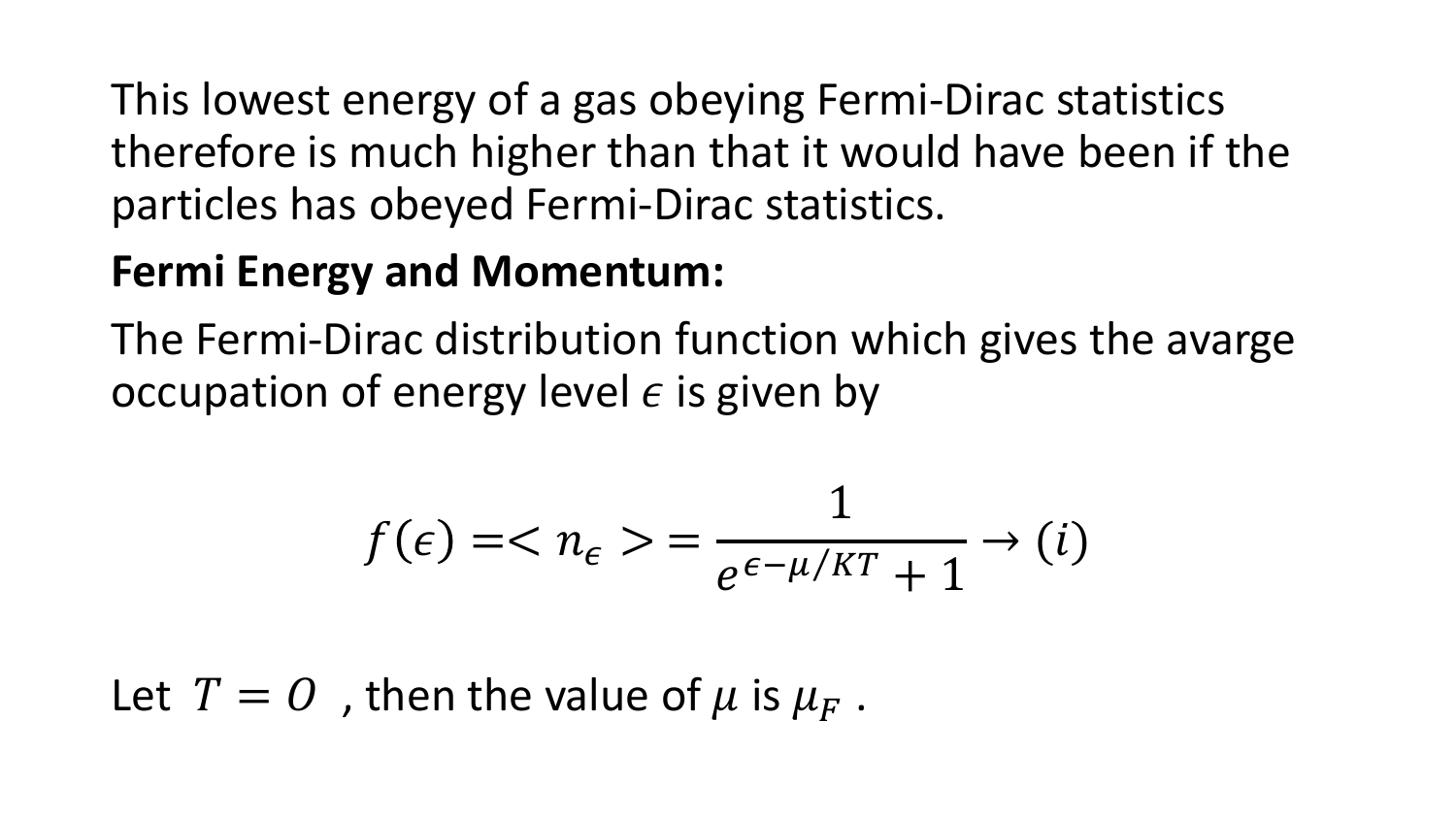Now at  $T = 0$ ,  $\lt n_{\epsilon}$   $>$  has two possible values

$$
\langle n_{\epsilon} \rangle = \frac{1}{e^{-\alpha} + 1} = 1, \quad \text{if } \epsilon \langle \mu_F \rangle \setminus (ii)
$$

$$
\langle n_{\epsilon} \rangle = \frac{1}{e^{\alpha} + 1} = 0, \quad \text{if } \epsilon \rangle \mu_F \to (iii)
$$

At absolute zero pf temperature, the fermions will necessarily occupy the lowest available energy state. An imidiate consequences of the Pauli's Exclusion Principle is that each quantum state can contain only one fermion.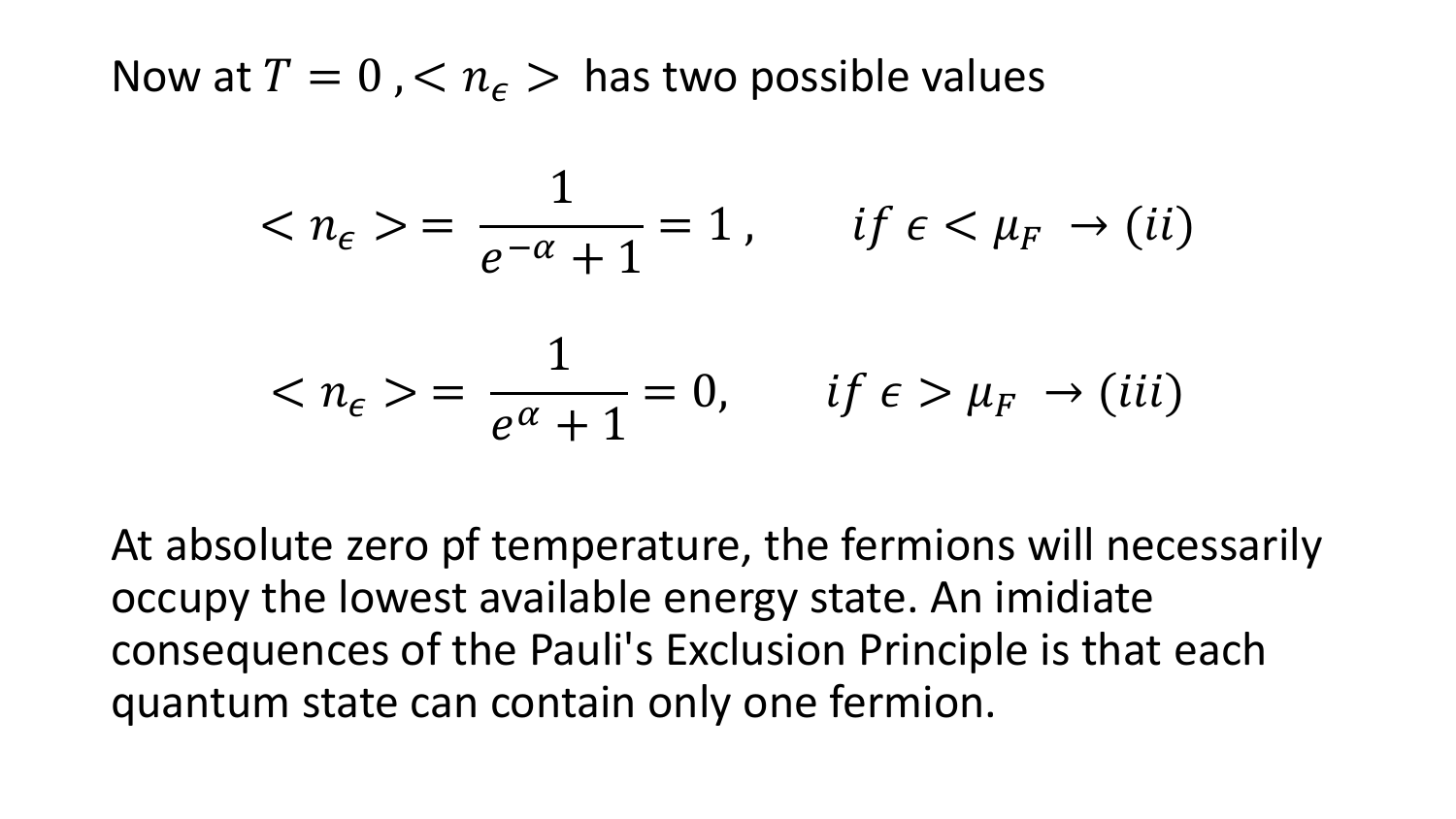Therefore all the lowest states will be occupied with one fermion in each, until all the fermions are accommodated under this condition the gas is to be degenerated.

$$
\langle n_{\epsilon}\rangle = \frac{1}{e^{\epsilon-\mu/KT}+1} = \frac{1}{2} - \frac{(\epsilon-\mu)}{4KT} + \dots \rightarrow (vi)
$$

Therefore if

$$
If \epsilon \le \mu - 2KT, \qquad \langle n_{\epsilon} \rangle = 1 \to (\nu)
$$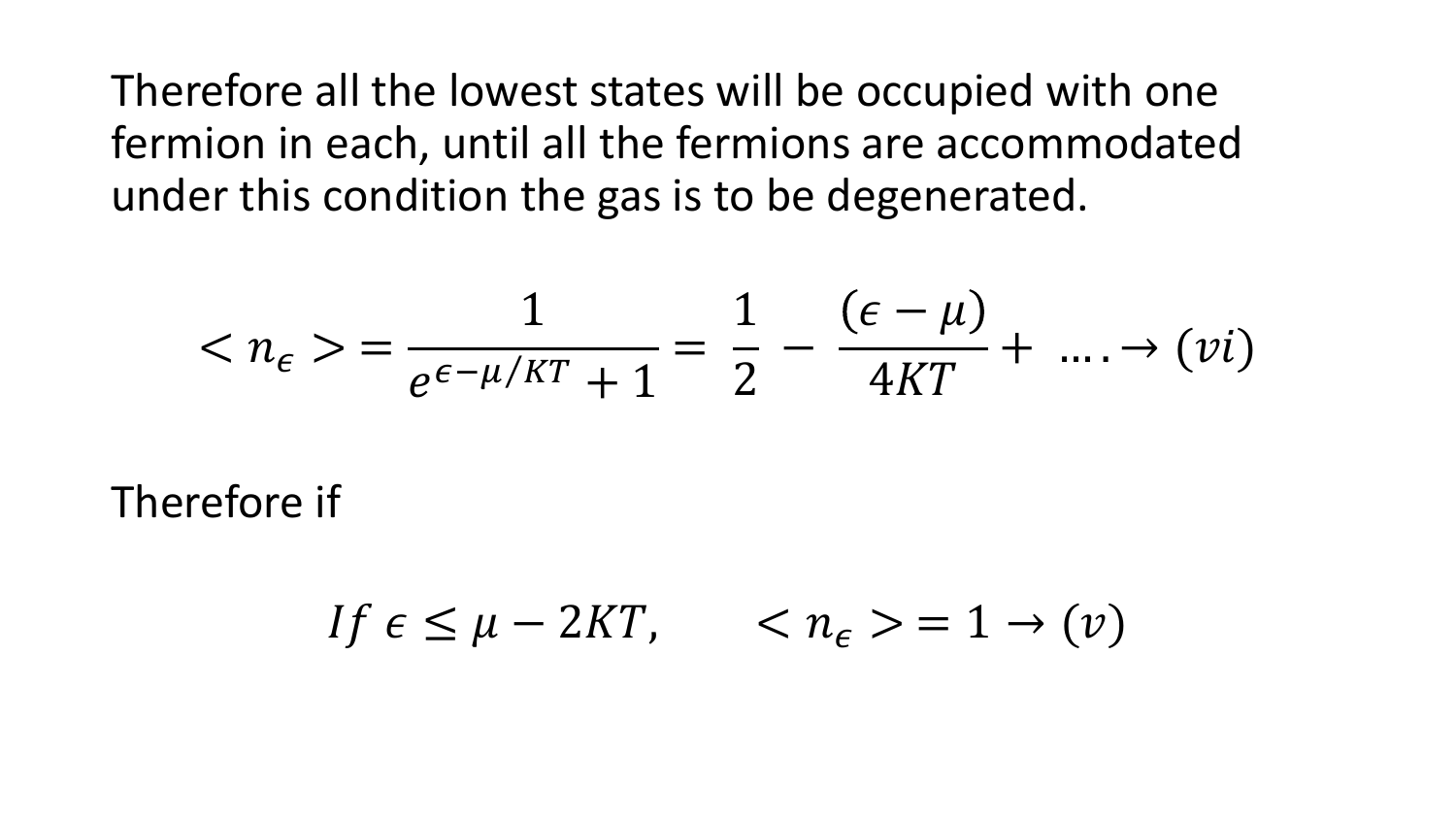$$
If \epsilon \ge \mu + 2KT, \qquad \langle n_{\epsilon} \rangle = 0 \to (vi)
$$
  

$$
If \epsilon = \mu, \qquad \langle n_{\epsilon} \rangle = \frac{1}{2} \to (vii)
$$

This can be shown graphically as

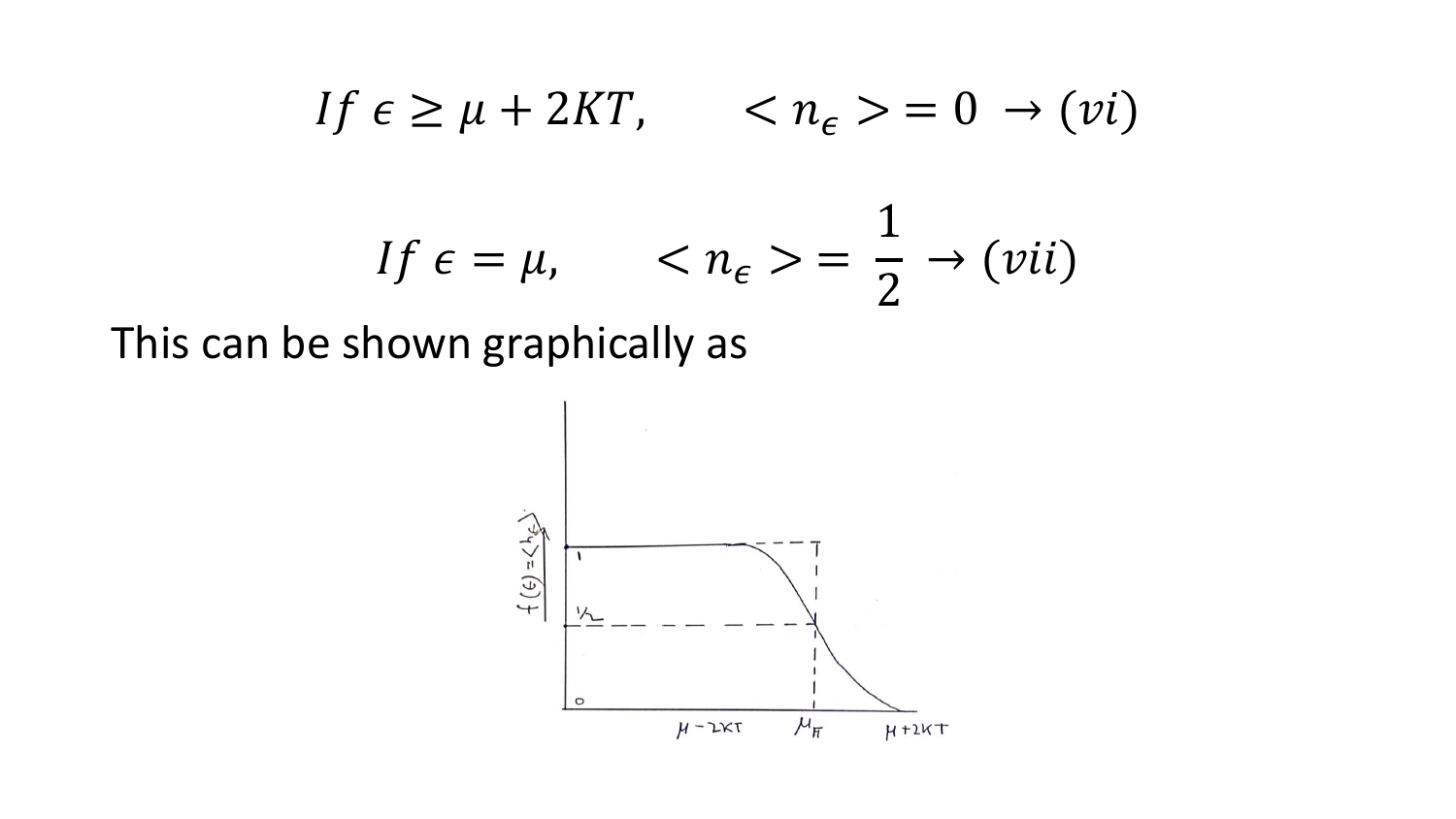The region of  $\epsilon$  when  $\langle n_{\epsilon}\rangle$  changes from unity to zero  $(from \mu - 2KT \ to \ \mu + 2KT)$  narrows as the temperature decreases and absolute zero becomes a sharp discontinuity. The distribution takes the form of a right angle. In the figure at  $T = 0$  all states with  $\epsilon < \mu_F$  are occupied, while those with energy  $\epsilon > \mu_F$  are empty. The highest occupied level is called Fermy level and is repeated by  $\epsilon_F$ . Below this level there are exactly  $N$  states where  $N$  is the total number of Fermions. The states above this energy level are unoccupied. The value of  $\epsilon_F$ depends on the numbers of Fermions at  $T = 0$ ,  $\epsilon_F$  coincides with  $\mu_F$ . The value of  $\mu_F$  as

$$
\int_{0}^{\infty} n(\epsilon) d\epsilon = N \rightarrow (viii)
$$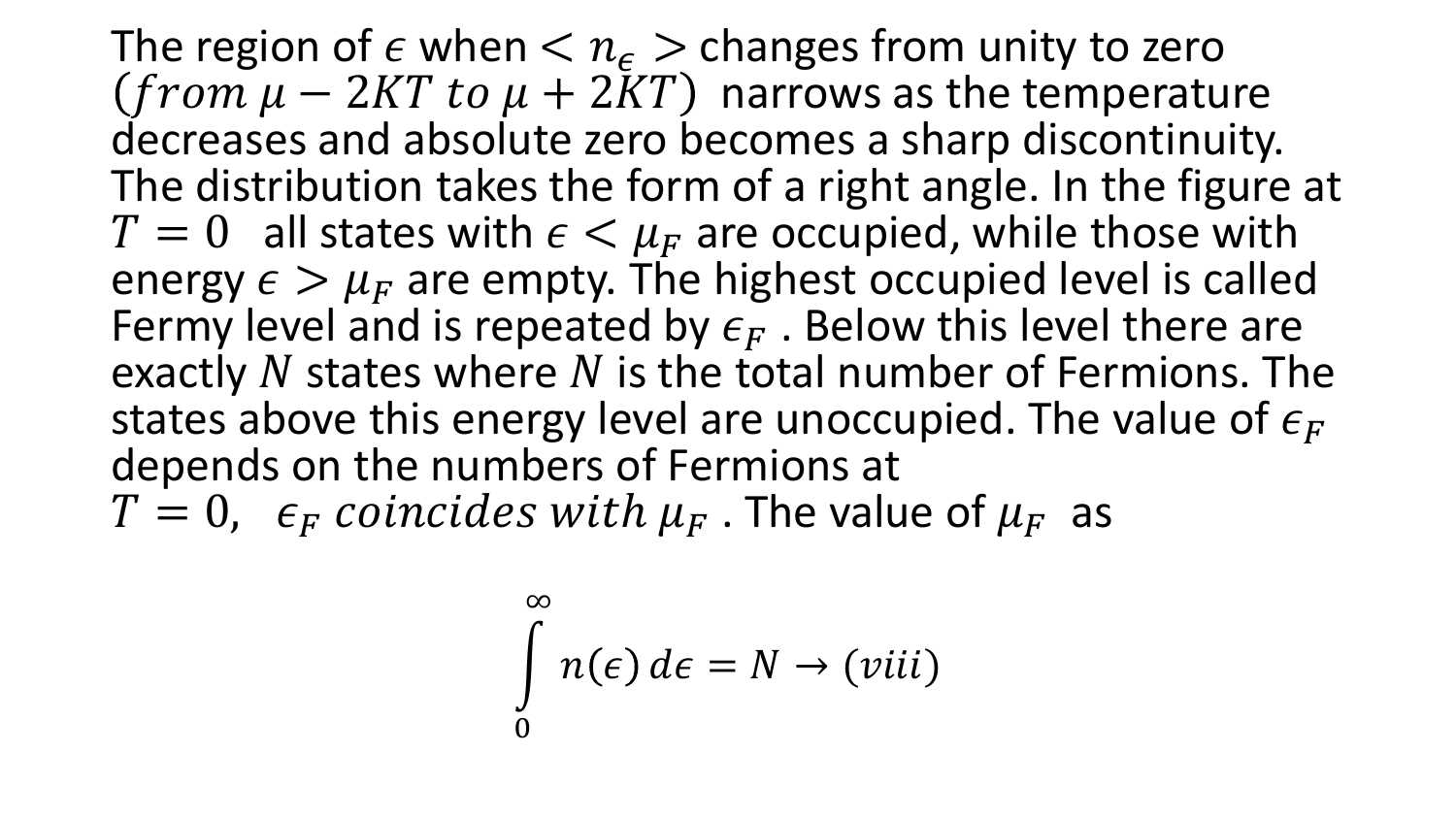At  $T = 0$  all single particle states up to  $\epsilon_F$  are completely filled with one particle in per state .

For  $\epsilon < \epsilon_F$ , the number of states  $\sigma(\epsilon) = n(\epsilon) \rightarrow (ix)$  $For \epsilon > \epsilon_F$ , the number of states  $\sigma(\epsilon) = 0 \rightarrow (x)$ Therefore

$$
\int_{0}^{\epsilon_F} \sigma(\epsilon) d\epsilon = N \to (xi)
$$

If the particles have spin s then there are  $(2s + 1)$  single particle states, all having the same energy  $\epsilon$ . Therefore all density of state  $\sigma(\epsilon)d\epsilon$  in the energy range from  $\epsilon$  to  $\epsilon$  +  $d\epsilon$  is given by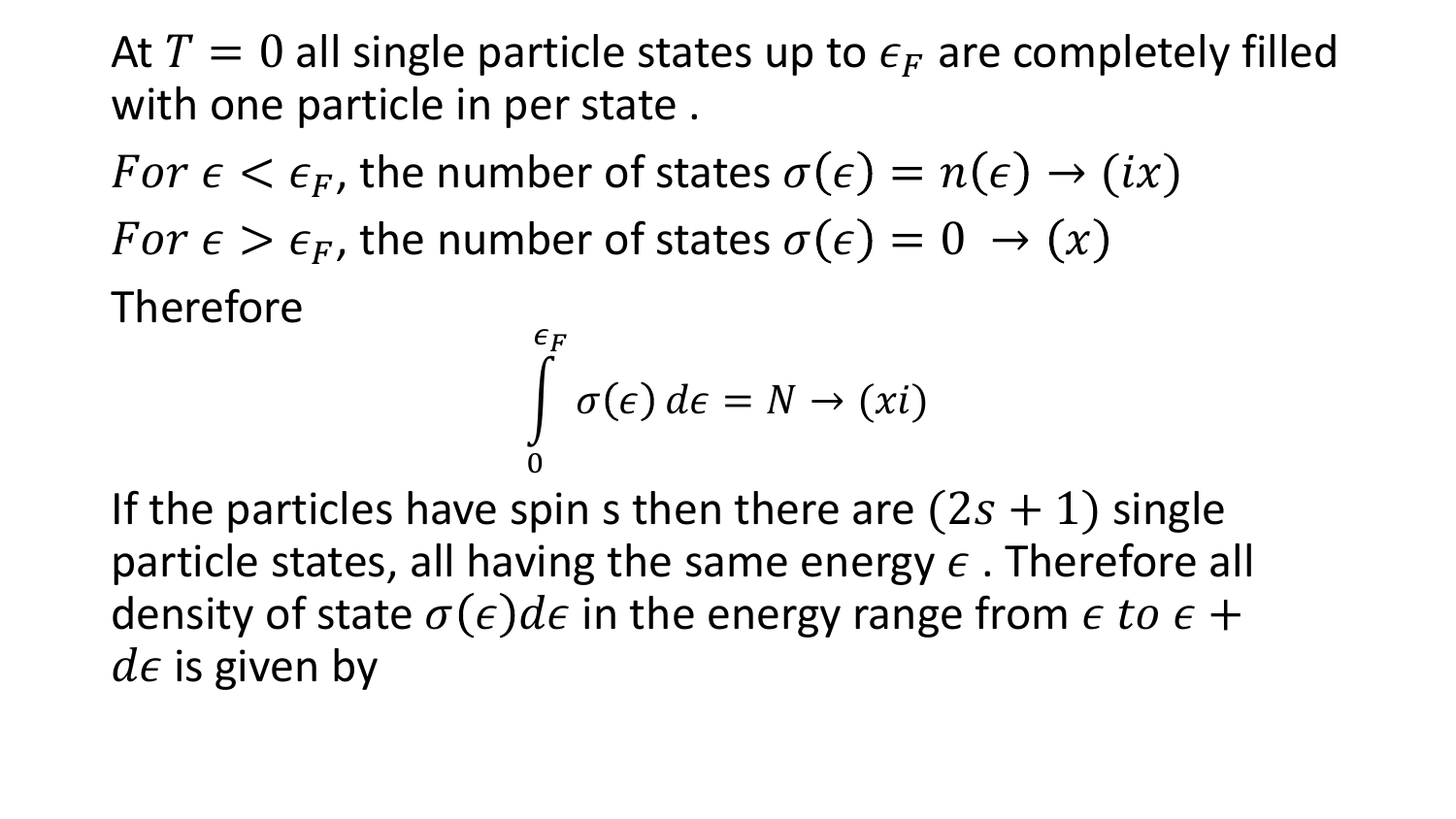$$
\sigma(\epsilon)d\epsilon = \frac{V2m^{3/2}(2s+1)}{4\pi^2h^3}d\epsilon \to (xii)
$$

Hence equation  $(x_i)$  can be written as

$$
\int_0^{\epsilon_F} \frac{V(2s+1)(2m)^{3/2}}{4\pi^2 h^3} \, \epsilon^{1/2} d\epsilon = N \to (xiii)
$$

$$
\Rightarrow \frac{(2s+1)V}{4\pi^2h^3} (2m)^{3/2} \frac{2}{3} \epsilon_F^{3/2} = N
$$